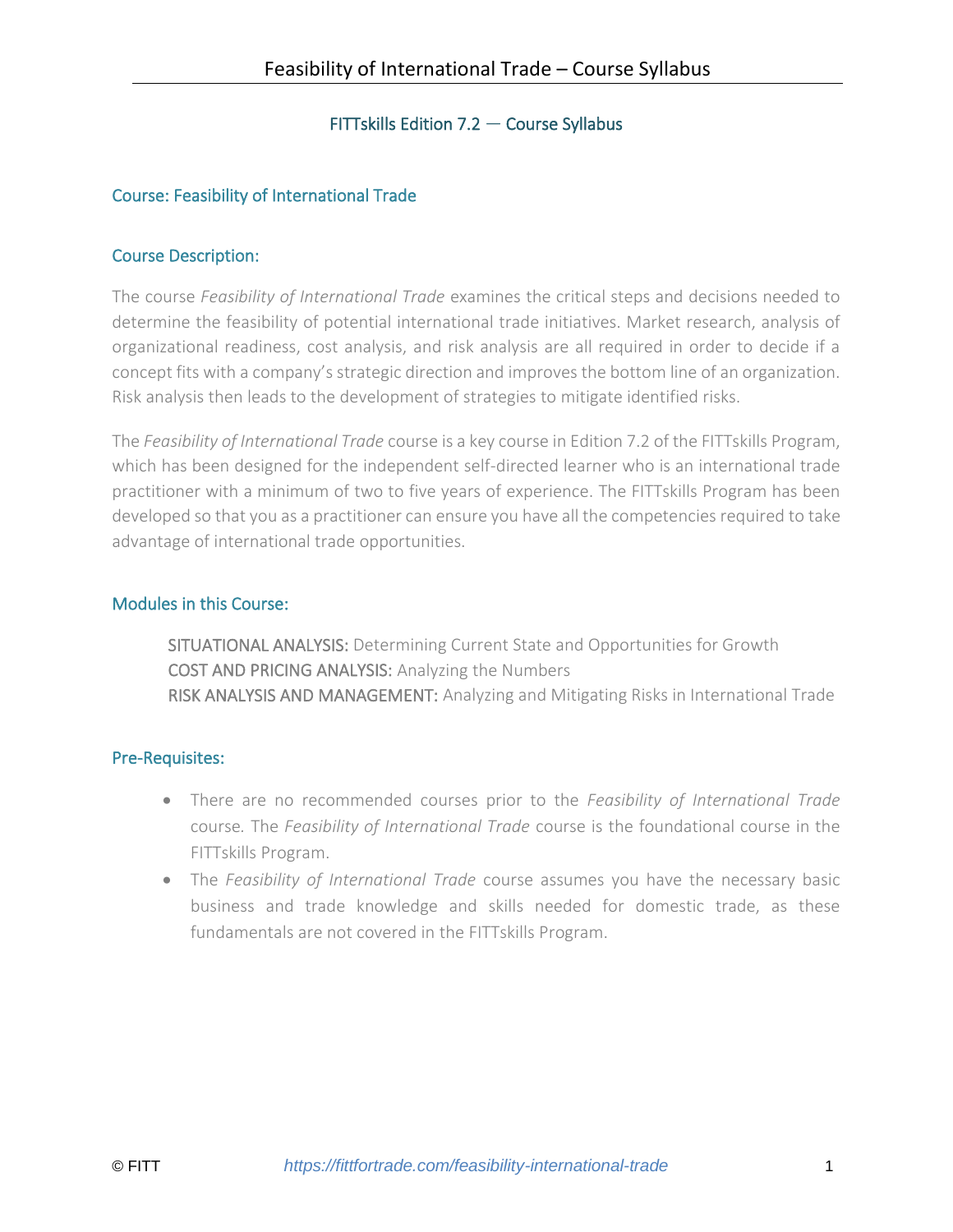# Course Learning Outcomes:

Upon successful completion of this course, you will be able to:

- 1. Conduct thorough research and analysis to determine the viability of a prospective international initiative and its possible components.
	- a. Assess organizational readiness for new international trade initiatives.
	- b. Screen possible target markets to determine most viable markets for designated initiatives.
	- c. Conduct market research for identified potential import and /or export ventures.
- 2. Conduct cost benefit analysis for importing and/or exporting potential products and services.
- 3. Identify and analyze potential risks of international initiatives.
- 4. Determine if the potential gains and opportunities of the venture outweigh the possible risks.
- 5. Develop and implement strategies and activities to monitor and manage identified risks.

When you begin the course, you will find there are also detailed learning outcomes for each of the three modules in the course.

# Schedule:

You can begin any time. Learners must complete the course within three months of registration.

# Course Format:

You have three months to work through the self-led course and complete the final assessment at your own pace. You'll receive your topic-specific textbook in eBook format. At the end of your learning, you can write the summative exam for the course.

Registration in this course provides you with access to additional learning resources, such as guiding notes, case studies, sample exam questions and the answers to the exercises in the textbook. These additional resources provide you with an opportunity to apply your learning and verify your progress. Although access to these resources are provided, the only requirement to complete the course is successfully passing the exam.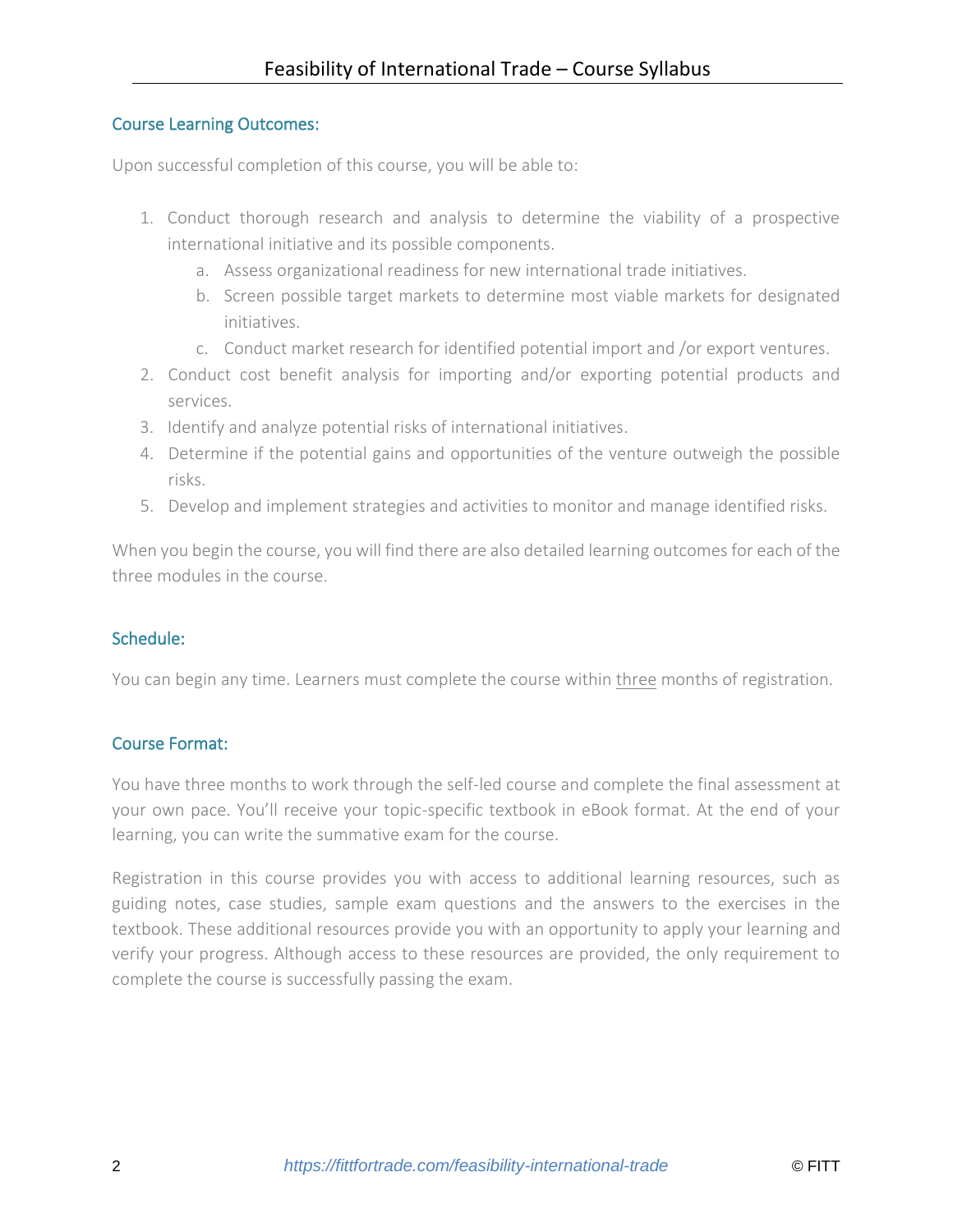#### Learning resources:

The course includes extensive content about the feasibility of international trade as an integral part of international trade. It also offers:

- An initial checklist for you to 'Reflect on Your Experience' to help you decide which sections you need to spend most time on, and where you may have previous learning
- Case examples that demonstrate innovative and good business practices, global examples and lessons from the field
- Many sample documents to illustrate requirements and good practice within the global value chain
- Sections that help you to consolidate and apply your learning at the end of each unit of each module
- Opportunities for extended learning at the end of each unit of each module to broaden the scope of your application, and to help you relate the learning to specific situations
- A list of 'Recommended Resources' for additional reading and learning on the topics

# Assignments & Formative Assessments:

In addition to the sections in each unit to help you apply your learning and to extend your learning to various situations, there is a Final Check at the end of each module. This multiple-choice quiz for the module provides sample questions and answers for you to prepare for the summative exam. These questions have also been provided as an interactive quiz on the learning platform.

#### Summative/Final Assessment:

Once you are ready, you can write the course evaluation. This is a standardized open-book exam consisting of 45 multiple choice questions. Learners must complete this exam online within three hours. You can write your exam at any time as long as it is done before the deadline.

To access the examination:

- 1. Go to [www.FITTforTrade.com](http://www.fittfortrade.com/)
- 2. Under SIGN IN, enter your FITT ID and password
- 3. Click the FITT Students menu (left-vertical menu), then Online Exam Centre and then Login now to begin your exam—this will redirect you to the online exam center

For the course *Feasibility of International Trade*, you have the option of completing a course project instead of the exam. The project for this course involves various steps to develop and submit an International Research Plan. To obtain more information, reference the document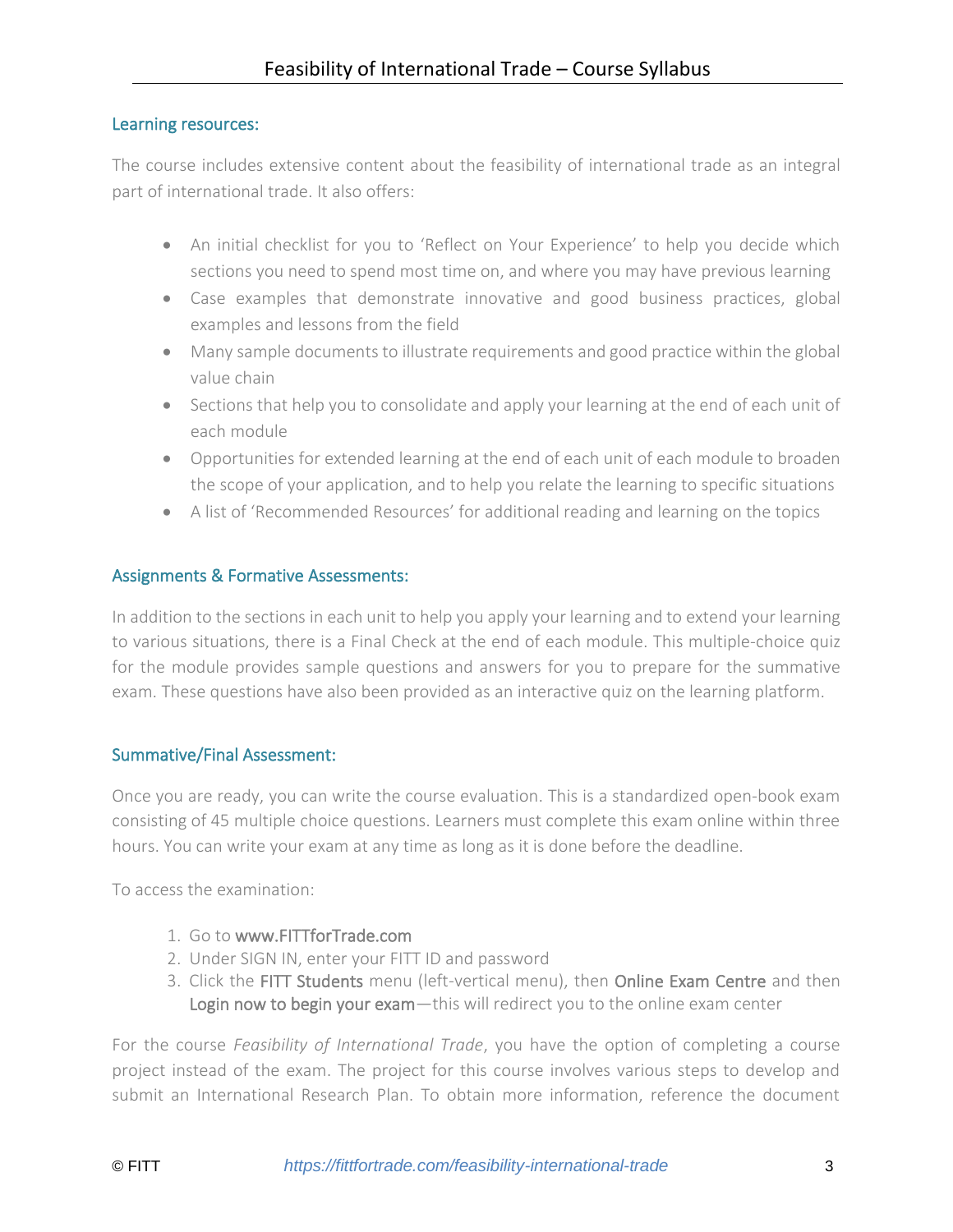*Feasibility of International Trade – Project Requirements*. Please advise [info@fitt.ca](mailto:info@fitt.ca) if your preference is to complete the project instead of the online exam. You cannot complete both options.

A credit is awarded when learners achieve a 'pass' or 'pass with distinction' grade on either the exam or the project (see table). These credits count towards obtaining FITT business credentials.

| Pass with Distinction | <b>PWD</b> | 85% or higher |
|-----------------------|------------|---------------|
| Pass                  |            | 65%-84%       |
| Fail                  |            | 64% or less   |

# FITT Educational and Professional Credentials:

FITT offers three international business credentials based on the global trade competencies acquired through the FITTskills Program. The credentials are proof of an individual's level of knowledge and expertise in global trade. Each is achieved based on the following criteria:

# FITT Certificate in International Trade

Presented to individuals who have successfully completed any three FITTskills courses, or equivalency thereof (3 credits)

# FITT Diploma in International Trade

Presented to individuals who have successfully completed all six FITTskills courses, or equivalency thereof (6 credits)

Certified International Trade Professional (CITP*®*|FIBP*®* ) designation can be applied for by individuals who have:

- Earned their FITT Diploma
- Achieved FITT's practical work experience requirement of at least one full year
- Endorsed the CITP*®*|FIBP*®* Standards of Ethical Conduct
- Committed to ongoing professional development in the discipline of international business

# Policies:

1. Deferral Policy: A request for an assessment deferral must be submitted to FITT in advance of the assessment deadline. Students may request a deferral for up to 30 days at one given time. A maximum of three (3) deferrals per assessment is permitted. This deferral policy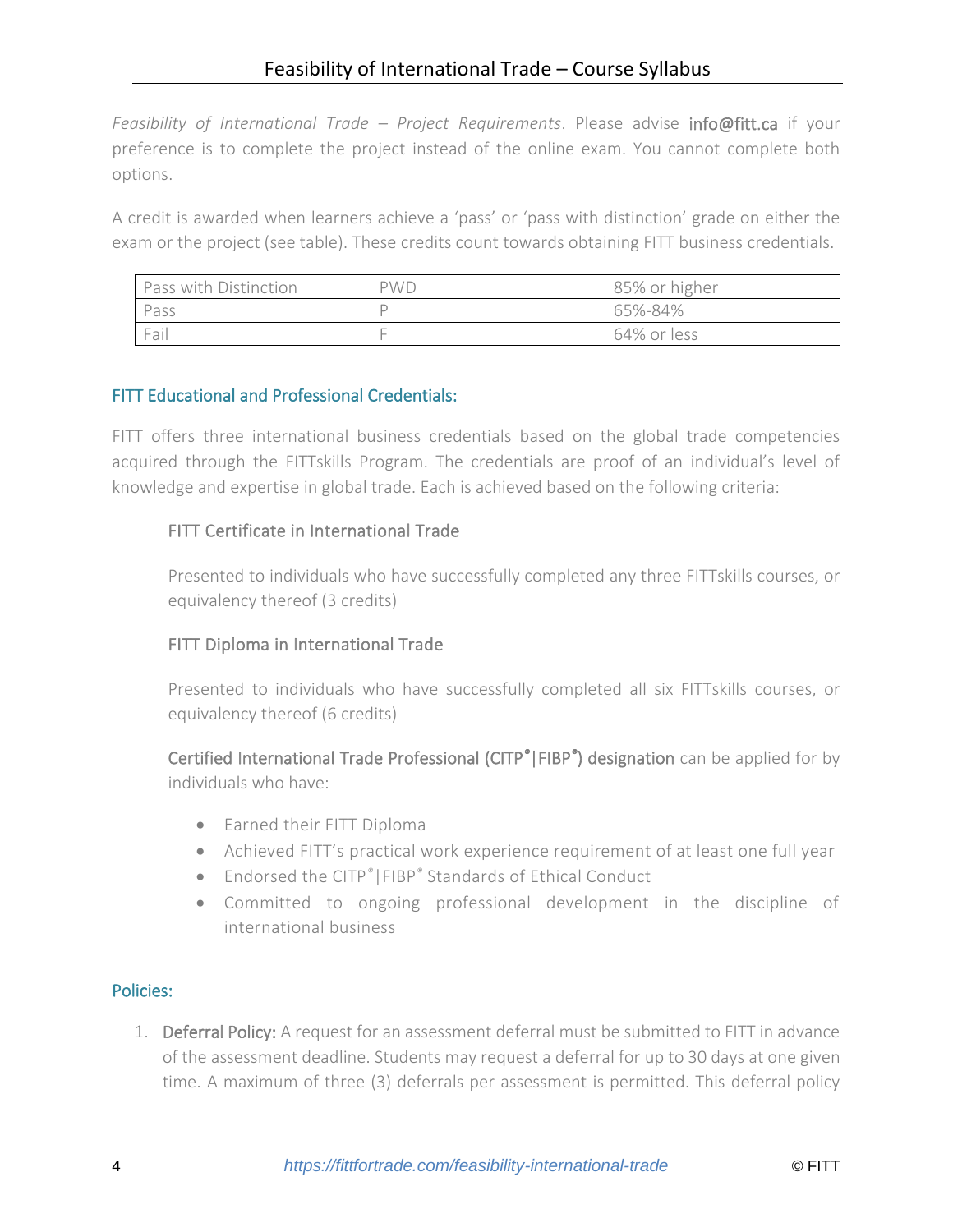applies to all FITT assessments and rewrite assessments. You can request a deferral by completing an [Assessment Deferral Form.](https://fittfortrade.com/assessment-deferral-request)

- 2. Rewrite Policy: You are eligible to re-write a failed FITTskills assessment within 90 days of the original deadline. There is no limit to the number of times an assessment can be rewritten. However, each re-write must take place within 90 days of the previous rewrite deadline, and there is a fee of \$100 plus applicable taxes per re-write. You can request to re-take an assessment by completing an [Assessment Registration Form.](http://fittfortrade.com/assessment-rewrite-registration)
- 3. Non-Disclosure Agreement: The answers to the exercises, case studies and final check questions are confidential and proprietary. You are expressly prohibited from disclosing, publishing, reproducing, or transmitting the content, or substantially similar content, of this document, in whole or in part, in any form or by any means, verbal or written, electronic or mechanical, for any purpose. By registering in this course, you agree not to disclose, publish, reproduce, or transmit the content, or substantially similar content, of this document, in whole or in part, in any form or by any means, verbal or written, electronic or mechanical, for any purpose. Violators will be prosecuted.
- 4. Printing of Material: Printing is for personal, private use only. No part of the material on this platform may be reproduced or transmitted without FITT's prior permission. Violators will be prosecuted.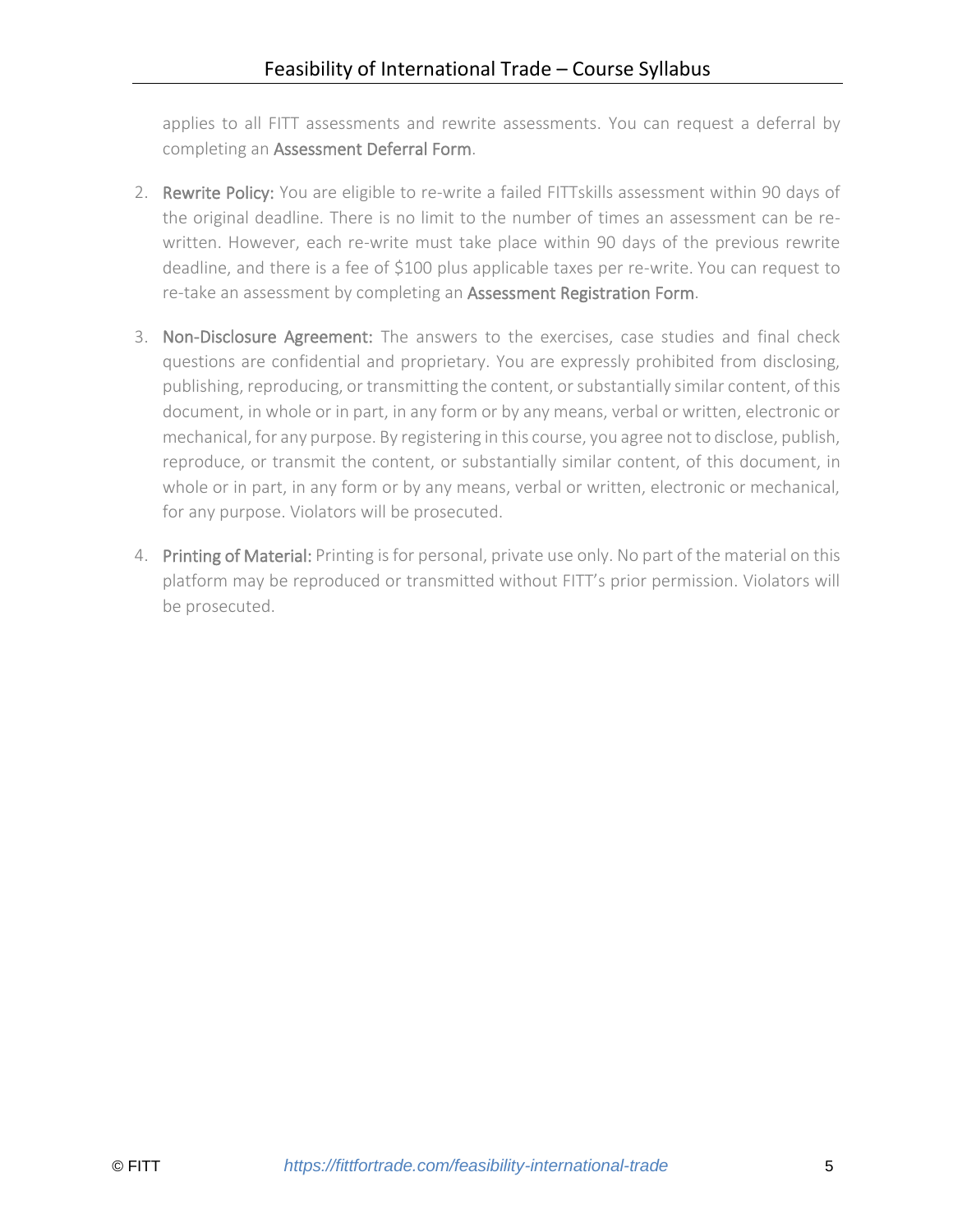# Table of Contents: FITTskills Feasibility of International Trade

Getting Started

Forward Features

The Modular Approach Reflect on Your Experience Cross-Modular References Apply Your Learning Extended Learning Recommended Resources

Background: Feasibility of International Trade Organization of Text Course Learning Outcomes

# Module—Situational Analysis: Determining Current State and Opportunities for **Growth**

Introduction Module Learning Outcomes Reflect on Your Experience

# Unit 1: Assessing Organizational Readiness

Why Is This Important? Determining Why and Who Characteristics of Export-Ready Organizations Assessing Current State Using Change Readiness Tools Defining Impact Addressing Gaps Apply Your Learning Extended Learning

# Unit 2: Planning International Market Research

Why Is This Important? Describing Market Intelligence and Competitive Intelligence Describing the Overall Research Process STAGE 1: Define the Research Objectives Starting with a Problem or Opportunity Key Research Issues for Exporters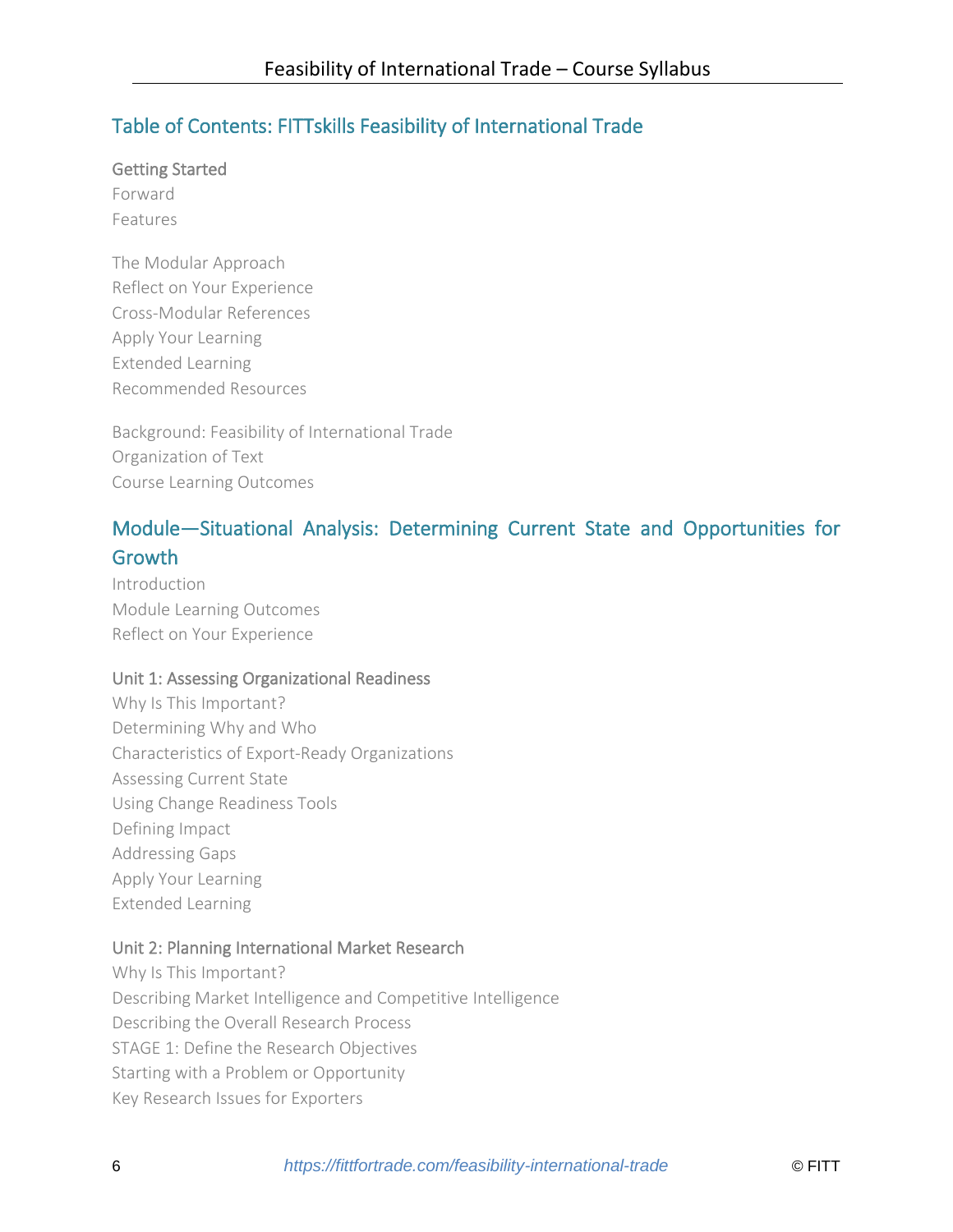Key Research Issues for Importers Research Issues for Foreign Direct Investment Types of Research Requirements STAGE 2: Create a Research Brief Important Considerations in International Trade Research Apply Your Learning Extended Learning

# Unit 3: Screening Potential Markets: Narrowing the Focus

Why Is This Important? STAGE 3: Screen Potential International Markets Secondary and Primary Research Apply Your Learning Extended Learning

# Unit 4: Selecting Research Design and Conducting Secondary Research

Why Is This Important? STAGE 4: Select the Research Design and Data Sources Types of Research Data Sources About Secondary and Primary Research Conducting Secondary Research Apply Your Learning Extended Learning

# Unit 5: Collecting Data for Primary Research

Why Is This Important? STAGE 5: Design Data Collection Tools and Collect Primary Data Deciding Who Will Collect the Primary Data Collecting Primary Data Through Focus Groups Collecting Primary Data Through Questionnaires and Surveys Collecting Primary Data Through Interviews Collecting Primary Data Through Observation Visiting the Target Market Sampling Plans for Primary Research Apply Your Learning Extended Learning

# Unit 6: Organizing Data and Presenting Conclusions

Why Is This Important? STAGE 6: Organize and Analyze the Data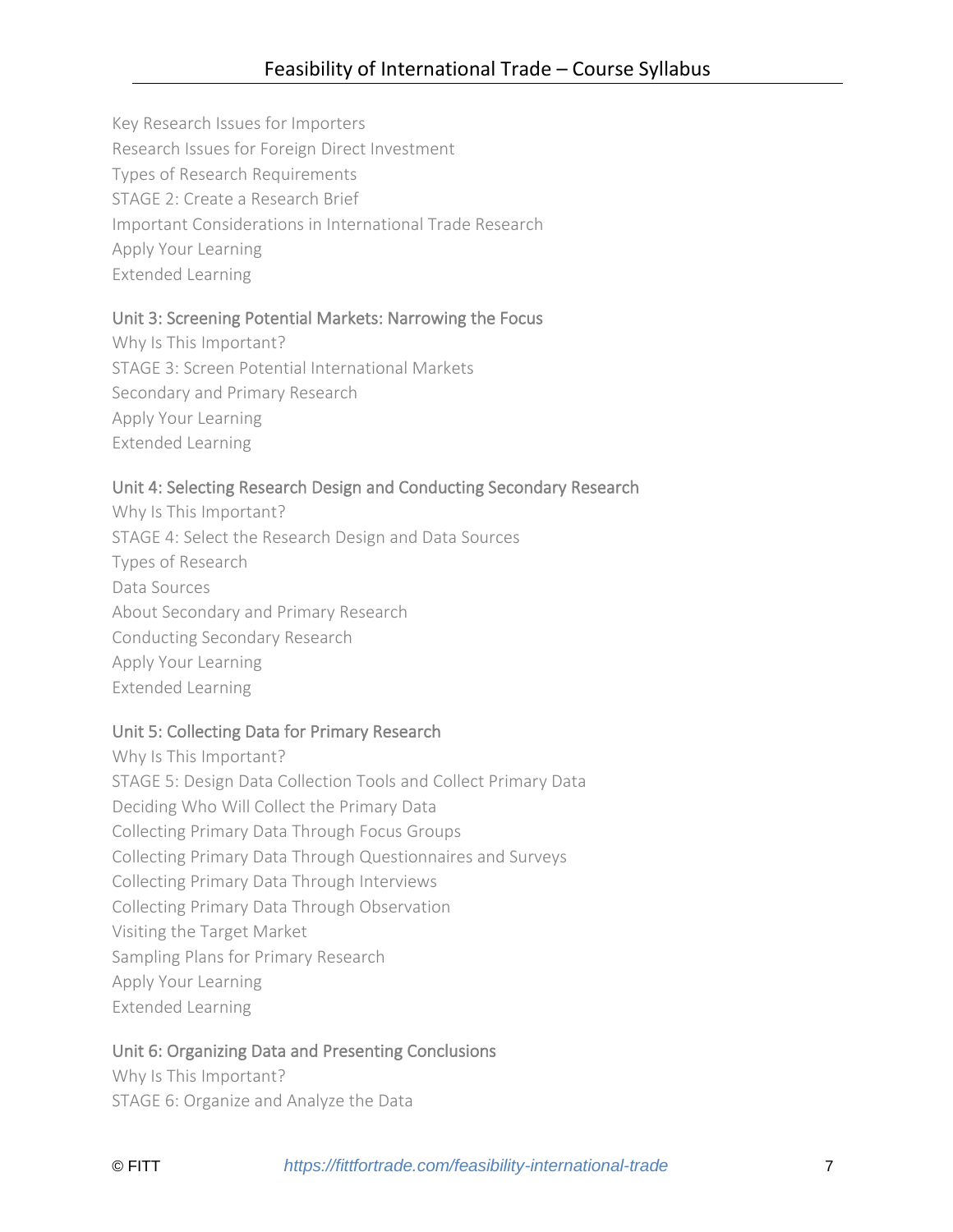Assess the Quality and Reliability of the Data Sort and Classify the Data Perform Statistical Tests and Analyze the Results STAGE 7: Present Conclusions and Apply the Research Ongoing Research and Global Market Information Management Systems Apply Your Learning Extended Learning

# Module Summary

Final Check Recommended Resources Glossary

# Appendices

Appendix A: Global Trade Readiness Checklist Appendix B: Profiling Potential Markets

Notes

# Module—Cost and Pricing Analysis: Analyzing the Numbers

Introduction Module Learning Outcomes Reflect on Your Experience

# Unit 1: Conducting Cost and Pricing Analysis for Exporting Products

Why Is This Important? The Process of Analyzing Export Cost and Pricing Trade Terms and How They Affect Costing The Harmonized Commodity Description and Coding System and How It Affects Costing STEP 1: Determine the Cost of Exporting STEP 2: Elaborate a Pricing Strategy STEP 3: Assess the Viability of the Transaction Apply Your Learning Extended Learning

# Unit 2: Conducting Cost and Pricing Analysis for Importing Products

Why Is This Important? The Process of Analyzing Import Cost and Pricing The Cost of Sourcing Products Incoterms® Rules and Importing HS Codes and Tariffs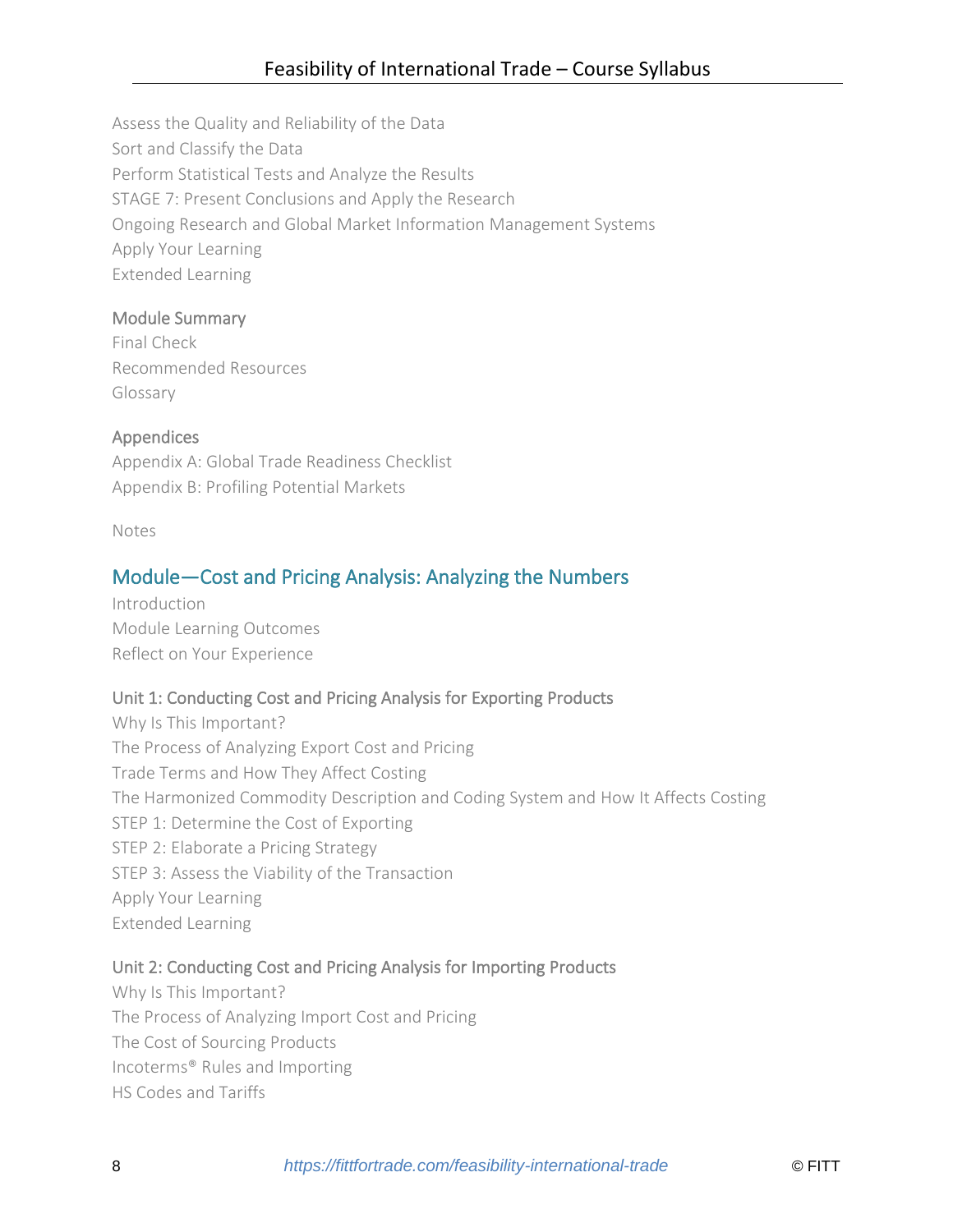Taxes and Fees Related to Imported Products Product Standards and Certifications STEP 1: Determine the Cost of Importing STEP 2: Elaborate a Pricing Strategy STEP 3: Assess the Viability of the Transaction Apply Your Learning Extended Learning

# Unit 3: Conducting Cost and Pricing Analysis for Exporting Services

Why Is This Important? The Process of Analyzing Service Export Cost and Pricing Considerations When Trading in Services Delivering Services Internationally Marketing Services Internationally Legal Issues Related to the Export of Services Regulations and Taxes on Services Payment for Exported Services STEP 1: Determine the Cost of Exporting Services STEP 2: Elaborate a Pricing Strategy STEP 3: Assess the Viability of the Transaction Apply Your Learning Extended Learning

# Unit 4: Conducting Cost Analysis for Outsourcing Services Internationally

Why Is This Important? Determining What Can Be Outsourced The Cost of Finding Service Providers Outsourcing and GATS Cost Considerations When Outsourcing Comparing Outsourcing to Insourcing Costs Identifying Benefits Apply Your Learning Extended Learning

#### Module Summary

Final Check Recommended Resources Glossary

Appendices Appendix A: Export of Goods Costing Sheet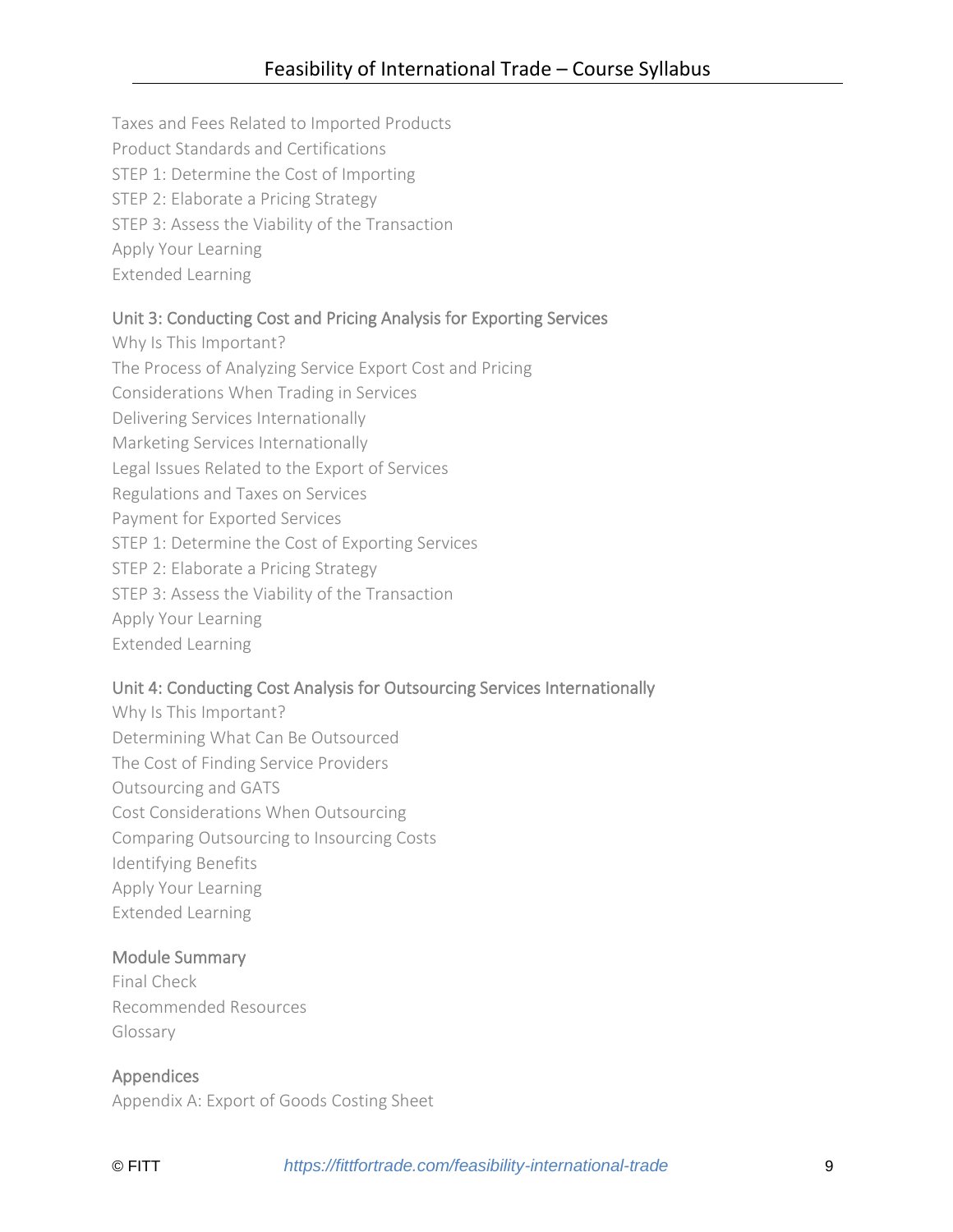Appendix B: Import of Goods Costing Sheet Appendix C: Export of Services Costing Sheet Appendix D: Outsourcing Versus Insourcing Costing Sheet

Notes

# Module—Risk Analysis and Management: Analyzing and Mitigating Risks in International Trade

Introduction Module Learning Outcomes Reflect on Your Experience

#### Unit 1: The Risk Management Process

Why Is This Important? Risk Management Cycle STEP 1: Identify Issues and Set Context STEP 2: Identify Key Risks STEP 3: Measure Probability and Impact STEP 4: Rank Potential Risks STEP 5: Specify Desired Outcomes STEP 6: Develop Options STEP 7: Select a Strategy STEP 8: Implement the Plan and Its Strategies STEP 9: Monitor, Evaluate and Adjust Apply Your Learning Extended Learning

# Unit 2: Analyzing and Mitigating Currency/Foreign Exchange Risk

- Why Is This Important? What Is Currency/Foreign Exchange Risk? The Risk Management Process and Currency/Foreign Exchange Risk Reviewing Currency/Foreign Exchange Risk Data The Reference Rate of Exchange Measuring Sensitivity of Profit Margins to FX Fluctuations Identifying the Time Horizon Calculating an Organization's FX Position Mitigating FX Risk Through Hedging Strategies Managing Settlement Dates with FX Swaps The FX Hedging Ratio
- Approaches to FX Hedging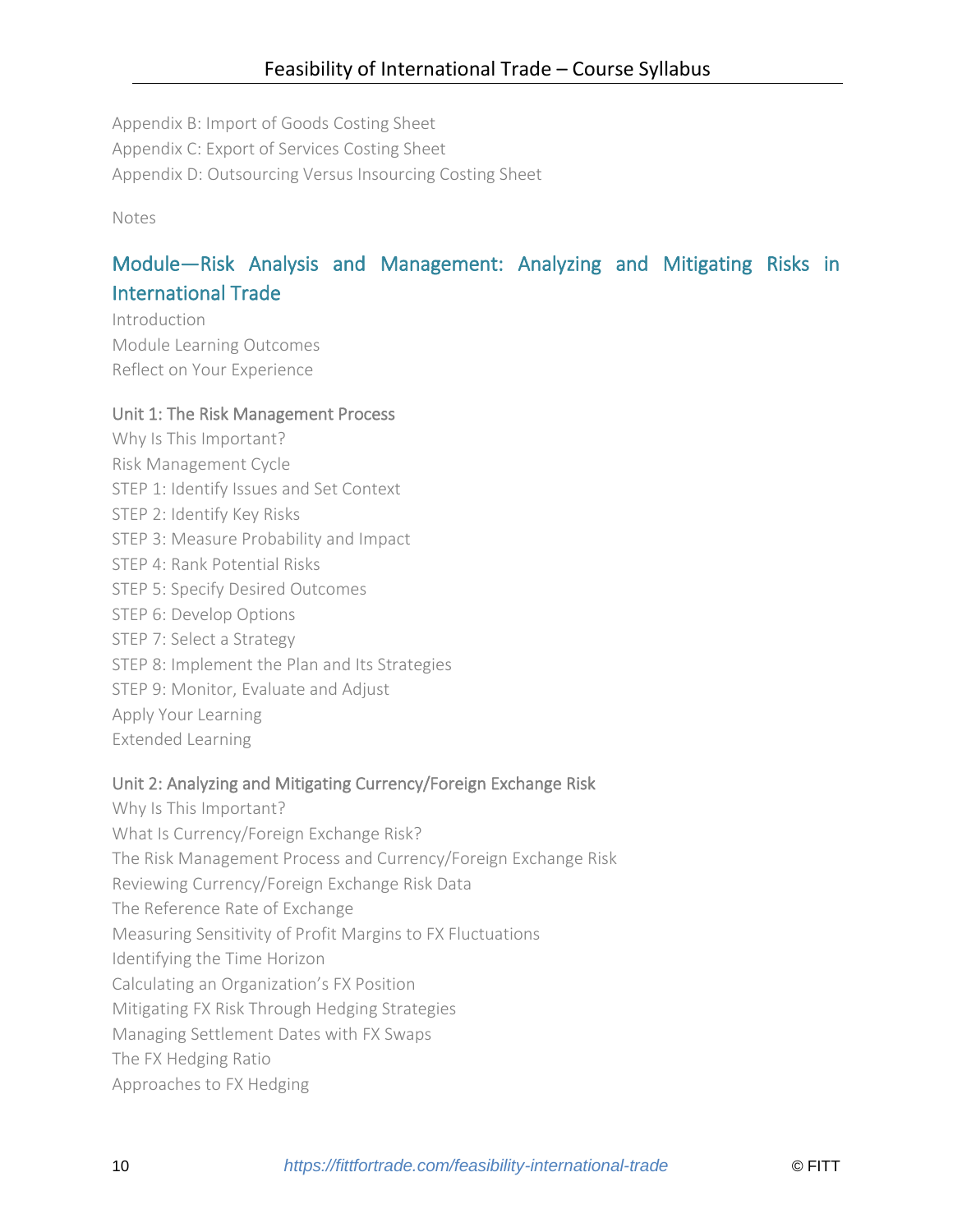Solutions Other Than Hedging Instruments Formulating a FX Policy Implementing and Monitoring an FX Policy Apply Your Learning Extended Learning

# Unit 3: Analyzing and Mitigating Political Risk

Why Is This Important? What Is Political Risk? The Risk Management Process and Political Risk Review Historic and Current Data Related to Political Risk Identify Key Risks and Measure Probability and Impact Rank Potential Risks and Specify Desired Outcomes Develop Options and Select Strategies Implement the Strategies Monitor, Evaluate and Adjust Apply Your Learning Extended Learning

# Unit 4: Analyzing and Mitigating Economic Risk

Why Is This Important? What Is Economic Risk? The Risk Management Process and Economic Risk Review Historic and Current Data Related to Economic Risk Identify Key Risks and Measure Probability and Impact Rank Potential Risks and Specify Desired Outcomes Develop Options and Select Strategies Implement the Strategies Monitor, Evaluate and Adjust Apply Your Learning Extended Learning

# Unit 5: Analyzing and Mitigating Social Risk

Why Is This Important? What Is Social Risk? The Risk Management Process and Social Risk Review Historic and Current Data Related to Social Risk Identify, Measure and Rank Potential Risks Develop Options and Select Strategies Implement the Strategies Monitor, Evaluate and Adjust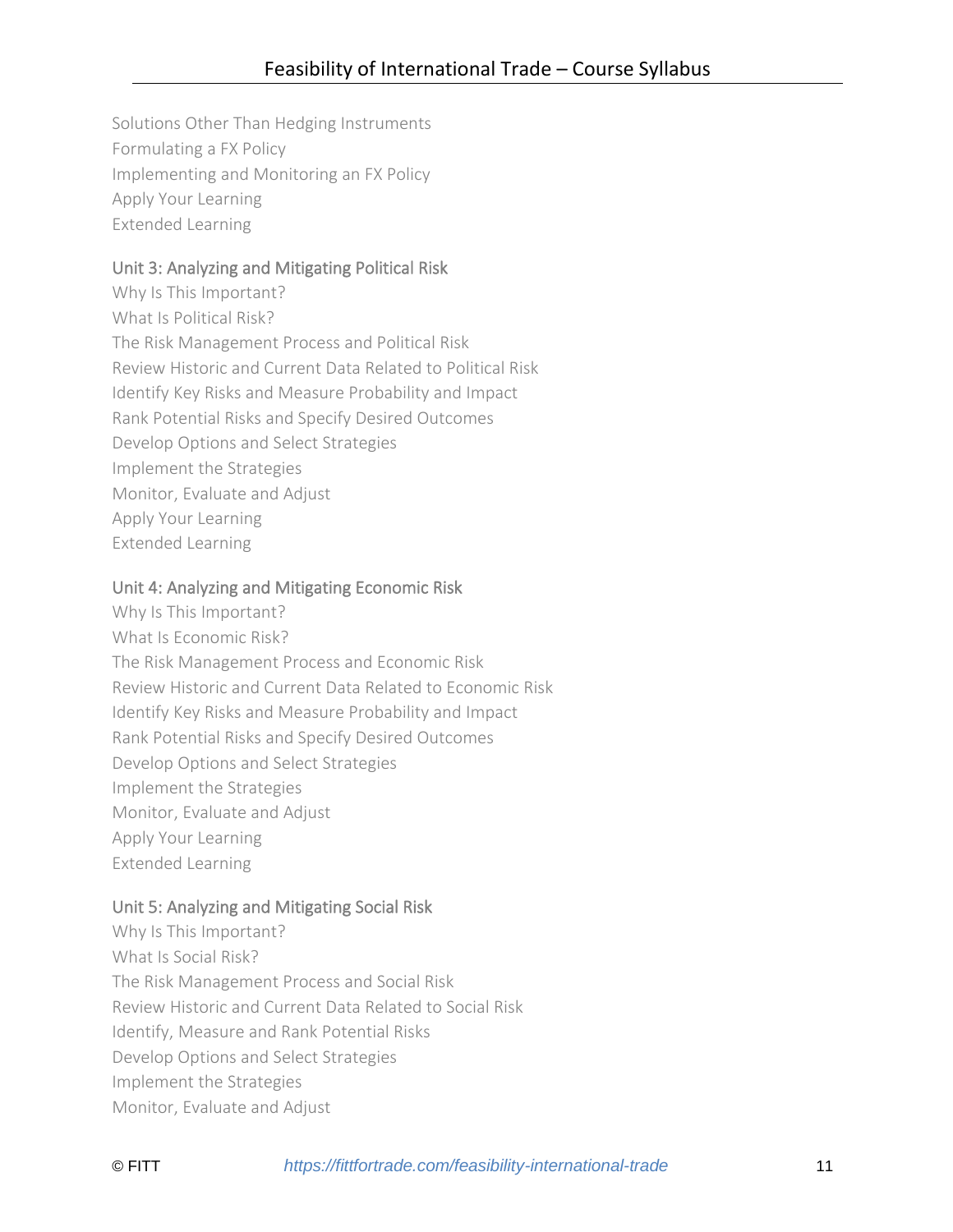Apply Your Learning Extended Learning

# Unit 6: Analyzing and Mitigating Commercial Risk

- Why Is This Important? What Is Commercial Risk?
- The Risk Management Process and Commercial Risk
- Review Commercial Risk Data
- Identify Key Risks and Measure Probability and Impact
- Rank Potential Risks and Specify Desired Outcomes
- Develop Options and Select Strategies
- Implement the Strategies
- Monitor, Evaluate and Adjust
- Apply Your Learning
- Extended Learning

# Unit 7: Analyzing and Mitigating Foreign Physical Asset Risk

Why Is This Important? What Is Foreign Physical Asset Risk? The Risk Management Process and Foreign Physical Asset Risk Review Foreign Physical Asset Risk Data Identify Key Risks and Measure Probability and Impact Rank Potential Risks and Specify Desired Outcomes Develop Options and Select Strategies Implement the Strategies Monitor, Evaluate and Adjust Apply Your Learning Extended Learning

# Unit 8: Analyzing and Mitigating Personnel Risk

Why Is This Important? What Is Personnel Risk? The Risk Management Process and Personnel Risk Review Personnel Risk Data Identify Key Risks and Measure Probability and Impact Rank Potential Risks and Specify Desired Outcomes Develop Options and Select Strategies Implement the Strategies Monitor, Evaluate and Adjust Apply Your Learning Extended Learning